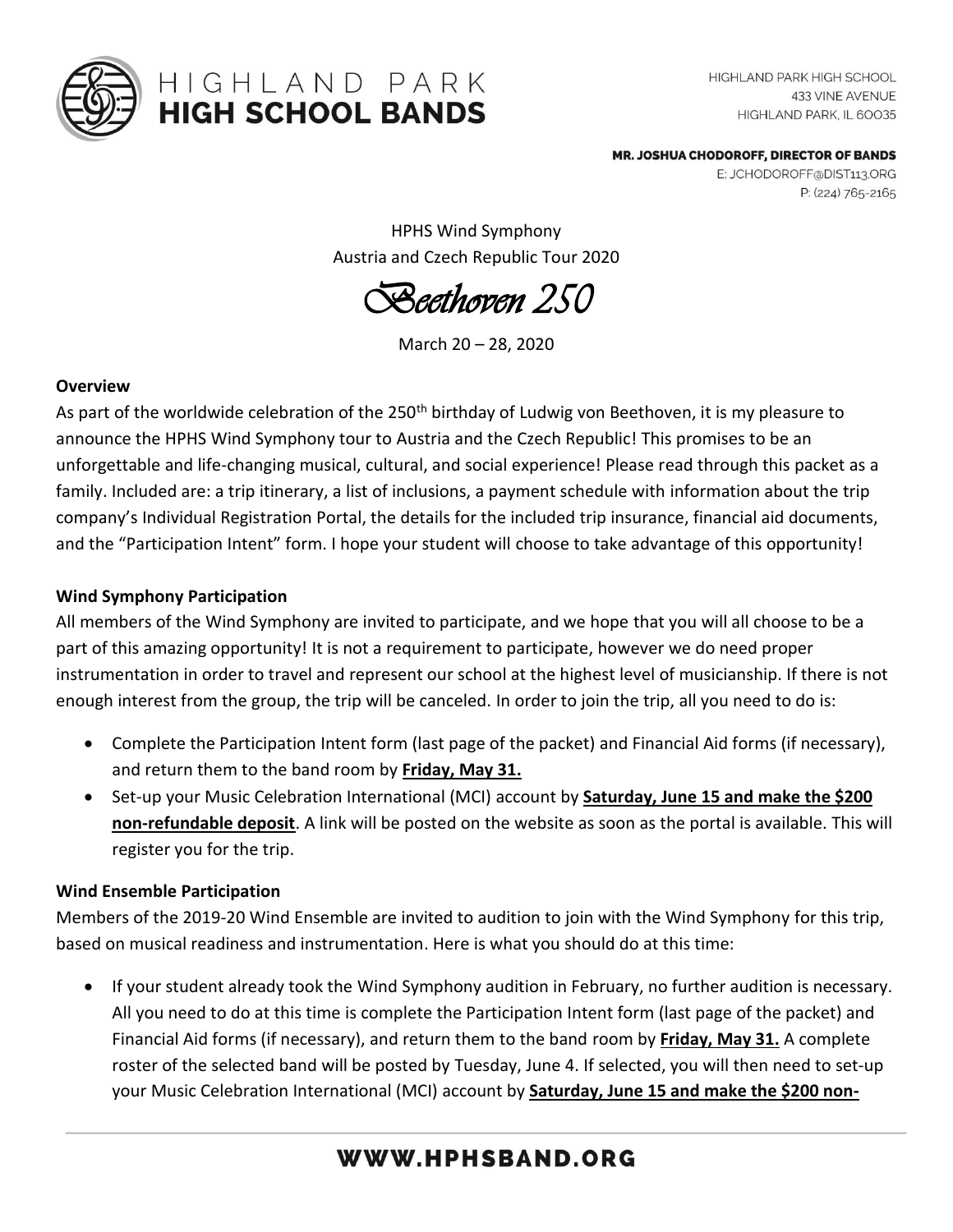

## HIGHLAND PARK **HIGH SCHOOL BANDS**

MR. JOSHUA CHODOROFF, DIRECTOR OF BANDS

E: JCHODOROFF@DIST113.ORG P: (224) 765-2165

**refundable deposit**. A link will be posted on the website as soon as the portal is available. This will register you for the trip.

• If your student did not take the Wind Symphony audition in February, they will need to audition for me during their 5<sup>th</sup> period final exam time on **Monday, June 3.** You must also submit the "Participation Intent" form and Financial Aid forms (if necessary) by **Friday, May 31** (so I know you are interested). Audition music is available online at hphsband.org – "Current Students" – "Audition Music." A complete roster of the selected band will be posted by Tuesday, June 4. If selected, you will then need to set-up your Music Celebration International (MCI) account by **Saturday, June 15 and make the \$200 non-refundable deposit**. A link will be posted on the website as soon as the portal is available. This will register you for the trip.

### **Itinerary**

Please see the attached (amazing) tentative itinerary. This document includes the various cities where we will perform and the sites that we will visit. This is a working document that will be refined and tweaked over the months prior to the trip. A detailed, final itinerary will be given closer to the trip date when we have all of our performances, events, and tours finalized.

### **Inclusions**

Please see the attached list of inclusions. This details the many costs that are included in the final trip price. Please note that while all breakfasts and dinners are included in the cost of the trip, lunches are typically at student cost. Plan on around 10 Euros per lunch. In addition, any souvenirs that your student wants to purchase will of course be at their own expense. Each family will need to decide how much extra money is appropriate for their student to spend while abroad.

### **Payment Schedule**

The total cost of the tour will be \$3,500. The final number depends on the number of participants, instrumentation, and final itinerary inclusions. We are confident that the final itinerary will provide all participants with the richest experience possible! The payment schedule, which is listed on the MCI sheet included in this packet, will be as follows:

| June 15, 2019                                                                                  | non-refundable \$200 deposit      |
|------------------------------------------------------------------------------------------------|-----------------------------------|
| August 30, 2019                                                                                | <b>S525</b>                       |
| November 1, 2019                                                                               | \$700                             |
| January 3, 2019                                                                                | \$875                             |
| February 7, 2019                                                                               | remaining balance (around \$1250) |
| *All fundraising monies and scholarship funds will be applied to the final payment in February |                                   |